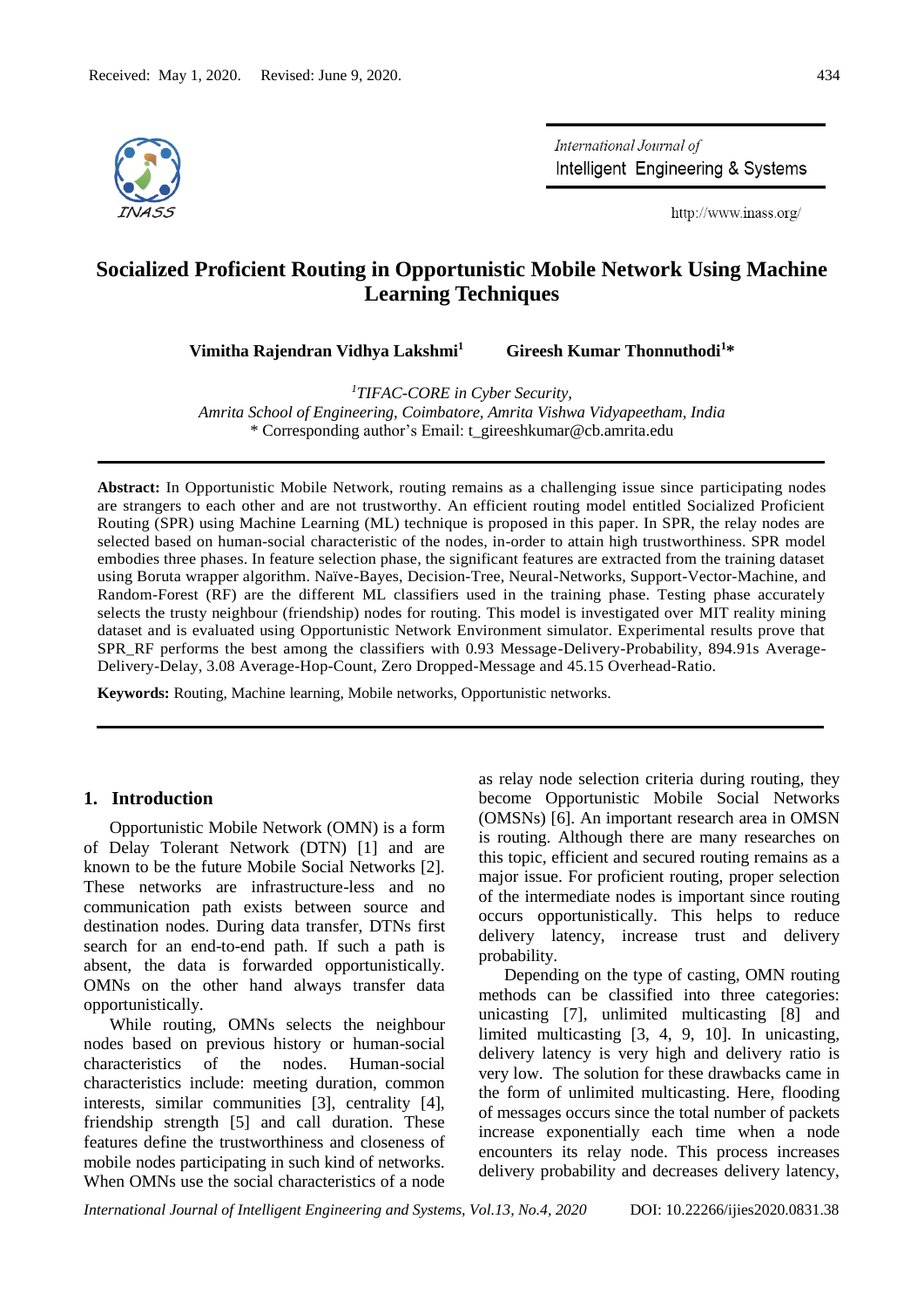but resource and network overhead are considered very high. Therefore, in-order to solve the drawbacks of both unicasting and unlimited multicasting, a new approach emerged known as limited multicasting.

Limited multicasting reduces the flooding of the messages and message replicas by reducing the number of relay nodes to which a particular message should be transmitted. Thus, selection of relay nodes should be controlled by some parameters to limit the message replicas. These controlling parameters comprise of history or social characteristics of the mobile nodes. Social characteristics of the mobile nodes are considered in-order to increase the trust between the nodes.

Machine Learning (ML) techniques are used to train the mobile nodes with these social characteristics in-order to select the best and accurate relay nodes while routing. There exist few routing models based on different ML techniques [5, 11-13] but no comparative analysis has been carried out between them. And the number of controlling parameters also varies in each work. There are no conditions or guidelines to pick such control parameters. More control parameters do not improve the efficiency of the model. In this way, legitimate choice and utilization of these controlling parameters just as appropriate determination of relay nodes still stays as an open problem in OMSNs.

This paper presents a new and efficient model for relay node selection in OMSNs. This model is referred as Socialized Proficient Routing (SPR). SPR comprises of three phases: Significant Feature Selection Phase, Training Phase and Testing Phase, to select significant features, to train the classifiers, and to accurately route the data respectively. The different ML techniques used in SPR are evaluated using performance metrics like Message Delivery Probability (MDP), Average Delivery Delay (ADD), Average Hop Cost/Count (AHC), Dropped Messages (DM) and Overhead Ratio (OR). Finally, the best ML technique is selected to accomplish proficient routing in OMSNs.

The main contributions of this work are:

1) Utilization of the feature selection phase, which extracts the significant features from the original dataset. Existing related works make use of the whole dataset for routing decisions. This increases the overall complex nature of the routing model. Significant features alone are sufficient to design an efficient routing model. These significant features are considered to have great impact on deciding the friendship between these mobile nodes.

2) Performs comparative analysis between different ML classifiers and finally selects the

This paper is organized as follows. The related works are presented in Section 2. In Section 3, the proposed SPR model is presented. Section 4 explains the experimental setup. The results and analysis are presented in Section 5. Finally, we conclude in Section 6 mentioning some future directions of research on the topic presented in this paper.

# **2. Related works**

# **2.1 Routing methods**

Direct Delivery [7] is a type of unicasting routing method where the source node holds the message until it meets the destination node. The message is transmitted only to the destination node. The advantage of this routing method is low network overhead because nodes maintain only single copy of the messages. Limitations: High delivery latency and low delivery ratio since if no nodes come in contact, no transferring is done.

Probabilistic Routing Protocol using History of Encounters and Transitivity (PRoPHET) [8] is an unlimited multicasting routing method. In PRoPHET each node maintains a summary vector as well as a delivery predictability metric. Depending on these two metrics, message hops takes place. Low delivery latency and high delivery ratio are achieved by this method since multiple copy of messages are generated within the network. Limitations: High network overhead since number of message replicas are high.

Limited multicasting protocols overcome the limitations of unicasting and unlimited multicasting. Spray and Wait [9] protocol control the level of flooding. Spray phase spreads the message to the relay nodes, while in the Wait phase, if the destination is not found during Spray phase, then relay nodes having the copy of the message transfers the message directly to the destination node. Some protocols like Social-aware Content-based Opportunistic Routing Protocol (SCORP) [3] and Multi-Layer Social network based Opportunistic Routing (ML-SOR) [4] utilize social characteristics of the nodes to select relay nodes.

# **2.2 Routing methods using ML techniques**

kROp [11] uses an optimized K-means clustering algorithm. This method considers the features such as the encounter history of the node, distance of the node from the destination node,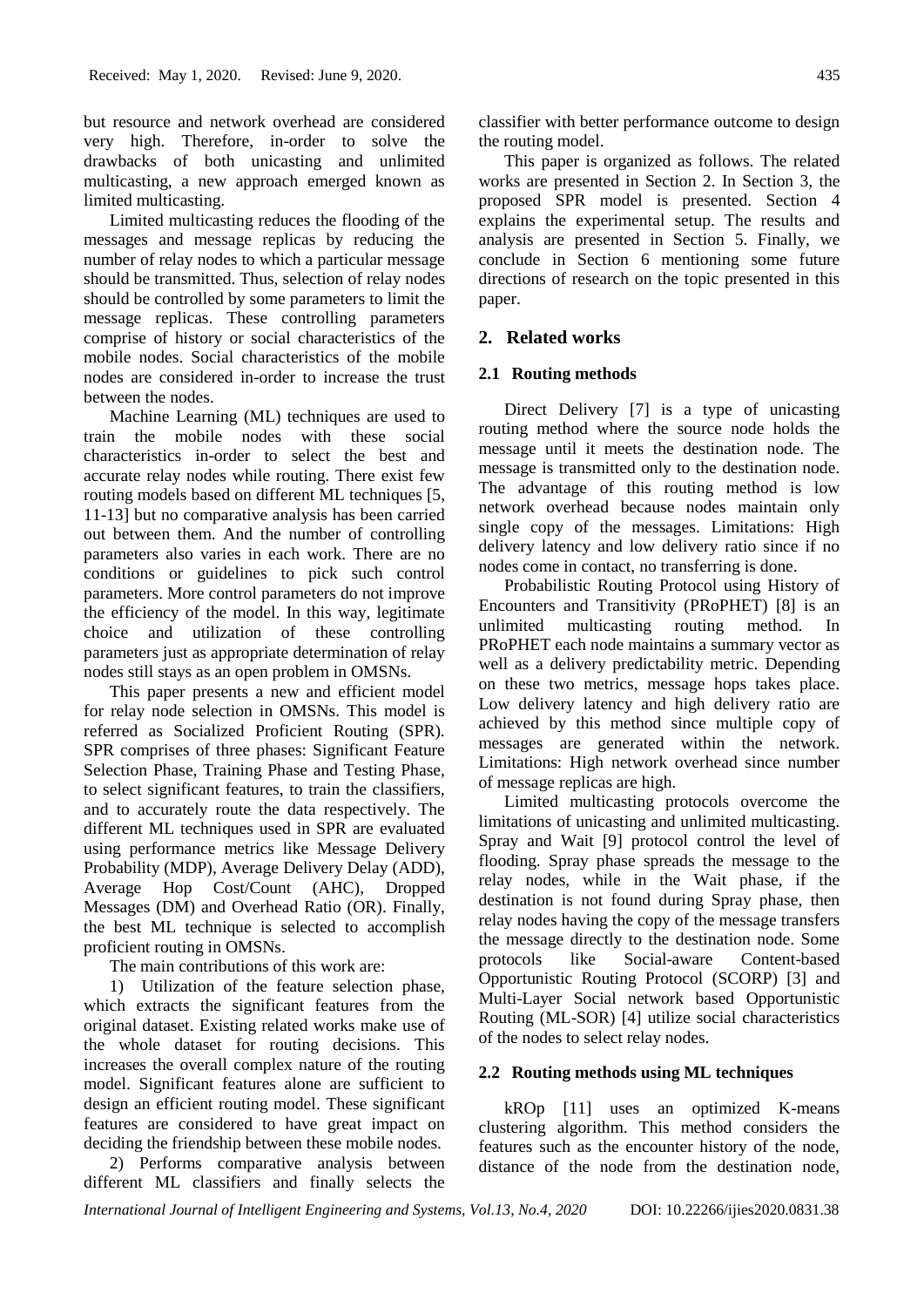buffer space remaining and the number of messages delivered successfully. These features are extracted, clustered and optimized in-order to find the accurate relay node. MLProph [12] is an improvement to PROPHET+ [14] protocol. The ML techniques used are neural network and decision tree model. MLProph is trained with twelve features using these ML techniques and the next hop node selections are made. FSF [5] is based on friendship and selfishness forwarding. The ML technique used is a Naïve Bayes classifier which classifies the friendship nodes and messages are forwarded only to these selected nodes. Selfishness of a node is calculated based on the node's reputation value. The features considered in FSF are the meeting frequency, contact duration, call amount and amount of text messages.

#### **3. Proposed model**

A Socialized Proficient Routing (SPR) model is proposed in this paper. Mobile nodes are classified into two categories (friendship nodes and stranger nodes) based on friendship between them. Only friendship nodes are selected as relay nodes for forwarding the message from one node to another. The three phases of the proposed model are: Significant Feature Selection phase, Training phase, and Testing phase. Fig. 1. illustrates the system model of the proposed work.

#### **3.1 Dataset description**

The dataset used in this work is MIT reality mining dataset [15]. The reason for choosing this dataset is the availability of the friendship attribute and also the usage of this dataset by similar method [5]. This dataset consists of data collected from 94 nodes over time period of ten months. The raw dataset includes attributes like meeting frequency, contact duration, total calls, total messages and a response attribute; friendship. The raw dataset consists of 8680 instances.

#### **3.2 Significant feature selection phase**

This phase selects significant features from the whole raw dataset. Feature selection speeds up the training phase of the ML classification algorithms, reduces the complexity of the model by decreasing the computational cost (execution time) without compromising the accuracy of the model. In SPR, Boruta wrapper algorithm [16] is used to select significant features. This algorithm acts as a wrapper around Random Forest (RF). Here, attributeimportance is evaluated by Z-score, as this measure gives mean accuracy loss of the classifier. Boruta algorithm outperforms other traditional wrapper algorithms [17], as it considers all-relevant feature selection rather than considering minimal optimal methods. The above phase is implemented in R [18] to select the significant features.

The graphical representation depicting the importance of features is shown in Fig. 2. Table 1



Figure 1. System model of the proposed work (SPR)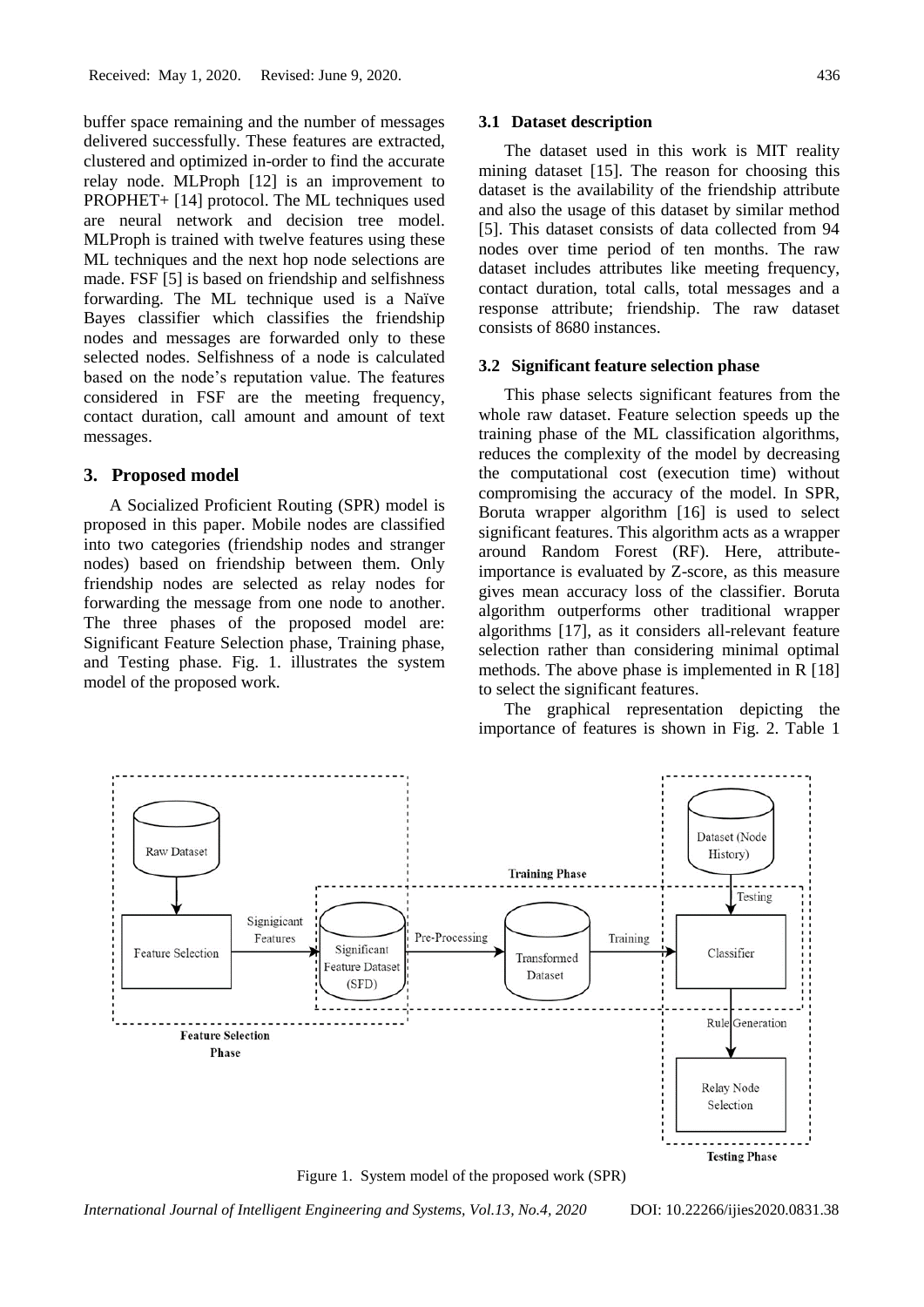

**Attributes** 

Figure. 2 Feature selection for the raw dataset (Significant features are highlighted in green colour)

| Table 1. Offginal versus sciected significant features |                                 |  |  |  |  |
|--------------------------------------------------------|---------------------------------|--|--|--|--|
| <b>Total</b>                                           | Meeting Frequency, Contact      |  |  |  |  |
| <b>Attributes (4):</b>                                 | Duration, Total Calls, Total    |  |  |  |  |
|                                                        | Messages                        |  |  |  |  |
| <b>Significant</b>                                     | Meeting Frequency, Total Calls, |  |  |  |  |
| Attributes $(3)$ :                                     | <b>Total Messages</b>           |  |  |  |  |

Table 1. Original versus selected significant features

| Table 2. Category and range values in T-SFD |  |  |  |  |  |  |  |  |
|---------------------------------------------|--|--|--|--|--|--|--|--|
|---------------------------------------------|--|--|--|--|--|--|--|--|

| <b>Attributes</b>     | Value    | Category |  |  |
|-----------------------|----------|----------|--|--|
|                       | Range    |          |  |  |
| Meeting               | $0 - 4$  | Low      |  |  |
| Frequency             | $5 - 15$ | Medium   |  |  |
|                       | 16-50    | High     |  |  |
| <b>Total Calls</b>    | $0 - 2$  | Low      |  |  |
|                       | $3 - 5$  | High     |  |  |
| <b>Total Messages</b> | $0 - 2$  | Low      |  |  |
|                       | $3 - 5$  | High     |  |  |

intimates the original features versus selected significant features of the dataset, obtained as a result of applying Boruta algorithm in R. The output of this phase will be a dataset with significant features and a response variable named as Significant Feature Dataset (SFD).

#### **3.3 Training phase**

SFD is pre-processed into transformed dataset (T-SFD) by categorizing the significant features into different ranges like low, medium and high. For example, if the meeting frequency is in the range 0- 50, then 0-4 is categorized into low, 5-15 as medium and 16-50 as high. Similarly, all the attributes in

Table 3. Classifier and its category

| <b>Classifier</b>      | Category                       |  |  |
|------------------------|--------------------------------|--|--|
| Naïve Bayes            | Probabilistic Classifier       |  |  |
| <b>Decision Tree</b>   | Tree Based Classifier          |  |  |
| <b>Neural Networks</b> | <b>Bio-Inspired Classifier</b> |  |  |
| <b>Support Vector</b>  | <b>Binary Kernel Based</b>     |  |  |
| Machine                | Classifier                     |  |  |
| <b>Random Forest</b>   | Ensemble Classifier            |  |  |

SFD are categorized. Table 2 reveals the T-SFD range values after pre-processing the SFD. This T-SFD is used to train the different ML classifiers [19]. In SPR, one classifier from each category is selected, to conclude which classifier performs the best of all the other classifiers. Table 3 depicts the classifier and the category of the classifier.

#### **3.3.1 Naïve Bayes classifier (NB)**

If *X* is an instance vector containing the 3 features of T-SFD, then  $X = (x_1, x_2, x_3)$  where  $x_1 =$ Meeting Frequency,  $x_2$ = Total Calls and  $x_3$ = Total Messages. Bayesian classifier is used to find out *X* belongs to which class (there are two classes: Friendship class *f* and Stranger Class *s*). *X* belongs to the class with maximum probability. The mathematical expression of this model is as follows:

$$
P\left(\frac{f}{X}\right) = P(f) \times \prod_{i=1}^{3} P\left(\frac{x_i}{f}\right) \tag{1}
$$

$$
P(S/\chi) = P(s) \times \prod_{i=1}^{3} P({x_i/\chi}) \tag{2}
$$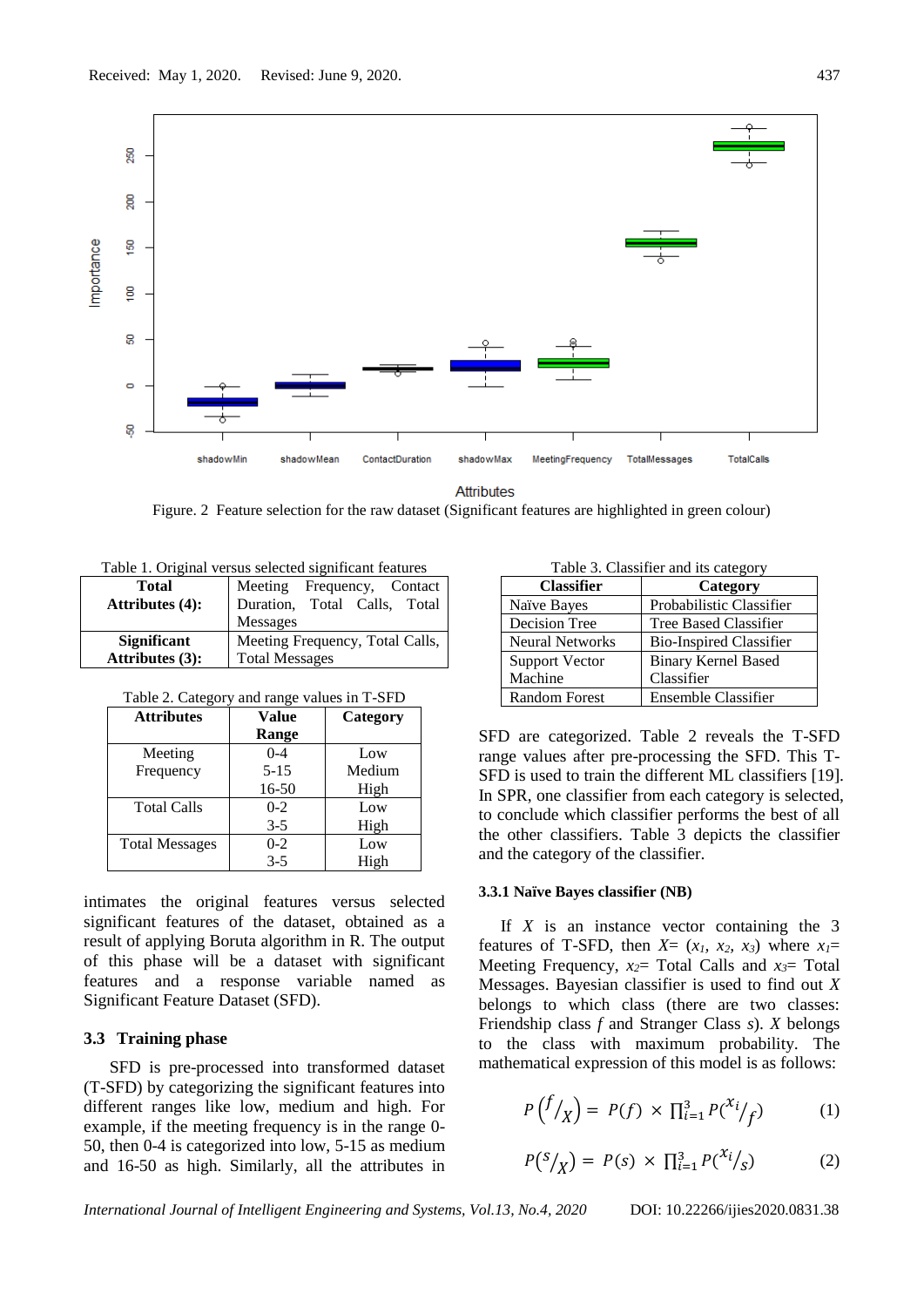If the value of  $(1) > (2)$ , then *X* belongs to friendship class else *X* belongs to stranger class.

#### **3.3.2 Decision Tree classifier (DT)**

This classifier uses C4.5 (J48) algorithm, to generate decision tree. In C4.5 the splitting of the training data depends on the value of normalized information gain, known as split information, and gain ratio. If *T* is the training dataset T-SFD with 3 attributes and 2 classes then,

$$
Entropy(T) = -\sum_{i=1}^{2} p_i \log_2 p_i \tag{3}
$$

where  $p_i$  is the fraction of samples in the class i. Each attribute *A* have *b* sub-partitions then,

$$
Entropy(T, A) = \sum_{j=1}^{b} P(A_j) \times Entropy(A_j)
$$
\n(4)

The equations for calculating information gain, spilt information and gain ratio are as follows:

$$
Gain(T, A) = Entropy(T) - Entropy(T, A)
$$
\n(5)

$$
SplitInfo(T, A) = -\sum_{j=1}^{b} P(A_j) log_2 P(A_j)
$$
\n(6)

$$
GainRatio(A) = \frac{Gain(T, A)}{SplitInfo(T, A)}
$$
(7)

#### **3.3.3 Neural Network classifier (NN)**

In this classifier, a type of feedforward neural network called Multi-Layer Perceptron (MLP) is used. Let  $\{x_1, x_2, x_3\}$  be the input attributes where *x1*= Meeting Frequency, *x2*= Total Calls and *x3*= Total Messages and randomly assigned weights be  $\{w_1, w_2, w_3\}$ , **f** be the activation function (sigmoid) function),  $\{h_1, h_2, \ldots, h_m\}$  be the nodes in the hidden layer. The output of each node in the hidden layer is:

$$
h_i = f(x_1 w_1 + x_2 w_2 + x_3 w_3) \quad \text{i=1, 2, \dots, m} \tag{8}
$$

The error is calculated at the output layer using Least Mean Square algorithm. Backpropagation is done and the weights are adjusted to minimize the error at the output layer. If *X* is the actual output and *Y* is the predicted output, then error *E* is:

$$
E = \frac{1}{2}\sum (X - Y)^2
$$
\n(9)

If *n* is the learning rate, then change in weight *w* is:

$$
\delta(w) = -n\left(\frac{dE}{dx}\right) \tag{10}
$$

Updated weight is:

$$
w_{new} = \delta(w) + w_{old} \tag{11}
$$

#### **3.3.4 Support vector machine classifier (SVM)**

This classifier is well suited for extreme cases of data points, for precise classification. The input, *X* consists of 3 features,  $X = \{x_1, x_2, x_3\}$ , where  $x_1 =$ Meeting Frequency, *x2*= Total Calls, *x3*= Total Messages and output *y* (friendship class or stranger class). Let *w* be the weight vector, *D* the datapoints,  $D = \{(X_1, y_1), (X_2, y_2), \dots, (X_n, y_n)\}\$ for *n* instances and *b* the bias (scalar value). Then the hyperplane is written as:

$$
w \times D + b = 0 \tag{12}
$$

The support vectors (data points) that fall on the hyperplane is selected as:

$$
\forall (X_i, y_i) : y_i(w \times X_i + b \ge 1)
$$
\n(13)

where,

$$
w = \sum \alpha_i \times X_i, \quad \alpha_i \text{ is Langlier's multiplier} \quad (14)
$$

$$
b = y_c - w \times D_c \text{ for any } Dc: ac \neq 0 \qquad (15)
$$

Classification is finally done with the decision boundary:

$$
f(x) = \sum_{i=1}^{l} y_i \alpha_i D_i \times D + b \tag{16}
$$

Where l is the total number of support vectors.

#### **3.3.5 Random forest classifier (RF)**

Collection of decision trees are aggregated to form a RF. As the number of trees in RF gets higher, the classification accuracy also gets higher. In this classifier bootstrapped datasets are used to create each individual decision tree. Each individual decision tree grows to a maximum depth without pruning. If there are *M* features in bootstrap dataset, then *m* features are randomly selected from *M* such that  $m < M$ . The decision tree is built with m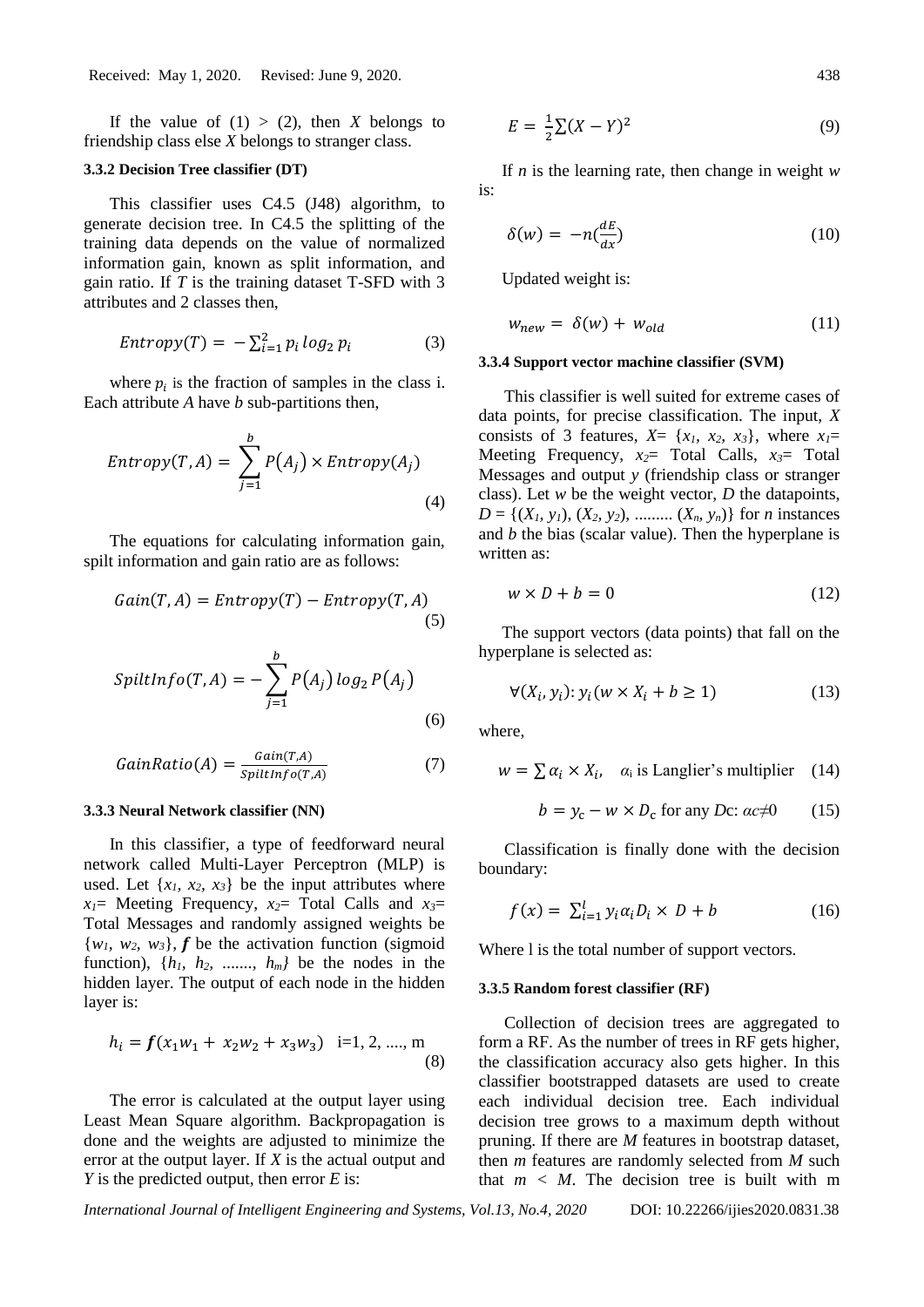features by choosing the best spilt (information gain) at each step.

### **3.4 Testing phase**

Initially, the nodes in the network are allowed to warm-up for a short period of time. The nodes collect each other's history in this time period. After collecting the history of the nodes, the trained dataset tests for the correct classification of friendship nodes. The result of the testing phase will be the classification of the contacting relay nodes as friendship node or stranger node. The data is passed to the relay node only if the classifier determines the relay node as friendship node, else the data will not be routed. Thus, routing happens only between friendship nodes in the network. This procedure increases the overall trust between the nodes in the network.

### **4. Experimental settings**

Opportunistic Network Environment (ONE) simulator [20] is used to evaluate the performance of the proposed model; SPR. For simulation the network environment has to be configured with the point of communication (interface) between the nodes. Among the list of interfaces such as Bluetooth, P2P link and Ethernet, Bluetooth interface is used for node communication with transmission speed (data rate through the Bluetooth interface) of 250kBps and transmission range of 50m. Common settings for the ONE simulator are conveyed in Table 4. The following performance metrics are used to evaluate the performance of SPR by varying Number of Nodes, Buffer Size, Message Time-To-Live (TTL) and Message Generation Interval.

MDP: Rate of successful delivery of messages to their specified destination nodes. ADD: Average time interval taken by the message to travel from source node to the destination node (in seconds). AHC: Average number of relay nodes through which a particular message passes through, starting from the source node to the destination node. DM:

Table 4. ONE simulator settings

| <b>Movement Model</b>  | ShortestPathMapBasedMovement               |
|------------------------|--------------------------------------------|
| <b>Simulation Time</b> | 10,000s                                    |
| <b>Wait Time (s)</b>   | $0-120$                                    |
| <b>Movement Speed</b>  | $0.5 - 1.5$                                |
| (m/s)                  |                                            |
| <b>Message Size</b>    | 500kB-1MB                                  |
| Warm up Time (s)       | 1000                                       |
| World Size (m)         | $4500 \times 3400$ (width $\times$ height) |

Number of messages that fail to reach the destination node. OR: Average number of message replicas of a particular message. This metric measures the network overhead. Low AHC leads to low OR. A good classifier will have high MDP, low ADD, low AHC, zero DM and low OR.

The algorithm for the proposed model is as follows:

- *W*→ Warm up time period for the nodes (in seconds).
- $C \rightarrow$  Set of all five machine learning classifiers. {1: NB, 2: DT, 3: NN, 4: SVM, 5: RF}
- $T \rightarrow T$ -SFD (Training Dataset)
- *S* → Data Sender Node *R*→ Data Receiver Node
- $P \rightarrow$  Performance Metrics {1: MDP, 2: ADD, 3: AHC, 4: DM, 5: OR}
- $V \rightarrow$  Varying Parameters {1: Number of nodes, 2: Buffer Size, 3: Time- To-Live, 4: Message Generation Interval}

Algorithm *SPR* (*W, C, T, S, R, P, V*)

- 1. For *w*=0 to *W*
- 2. Collect history of the nodes
- 3. For *C*=1 to 5
- 4. Train the classifier with *T*
- 5. Test the classifier during routing
- 6. If (Friendship  $(S, R) == True$ )
- 7. Classify as Friendship nodes
- 8. Select *R* as relay node
- 9. Data is routed to *R*
- 10. Else
- 11. Classify as Stranger Nodes
- 12. Data in stored in buffer(*S*)
- 13. Data is not routed to R
- 14. For *P*=1 to 5
- 15. For *V*=1 to 4
- 16. Performance is computed
- 17. Compare the values obtained in step 16.
- 18. Select the best classifier

### **5. Results and analysis**

#### **5.1 Varying number of nodes**

The number of nodes is the total number of mobile nodes inside the simulation area. It is varied from 10 to 50. In addition to Table 4, the ONE simulator default settings for this analysis are i) Buffer Size: 50MB, ii) Message TTL: 300 minutes and iii) Message Generation Interval: 150-200s. The graphical representation is manifested in Fig. 3.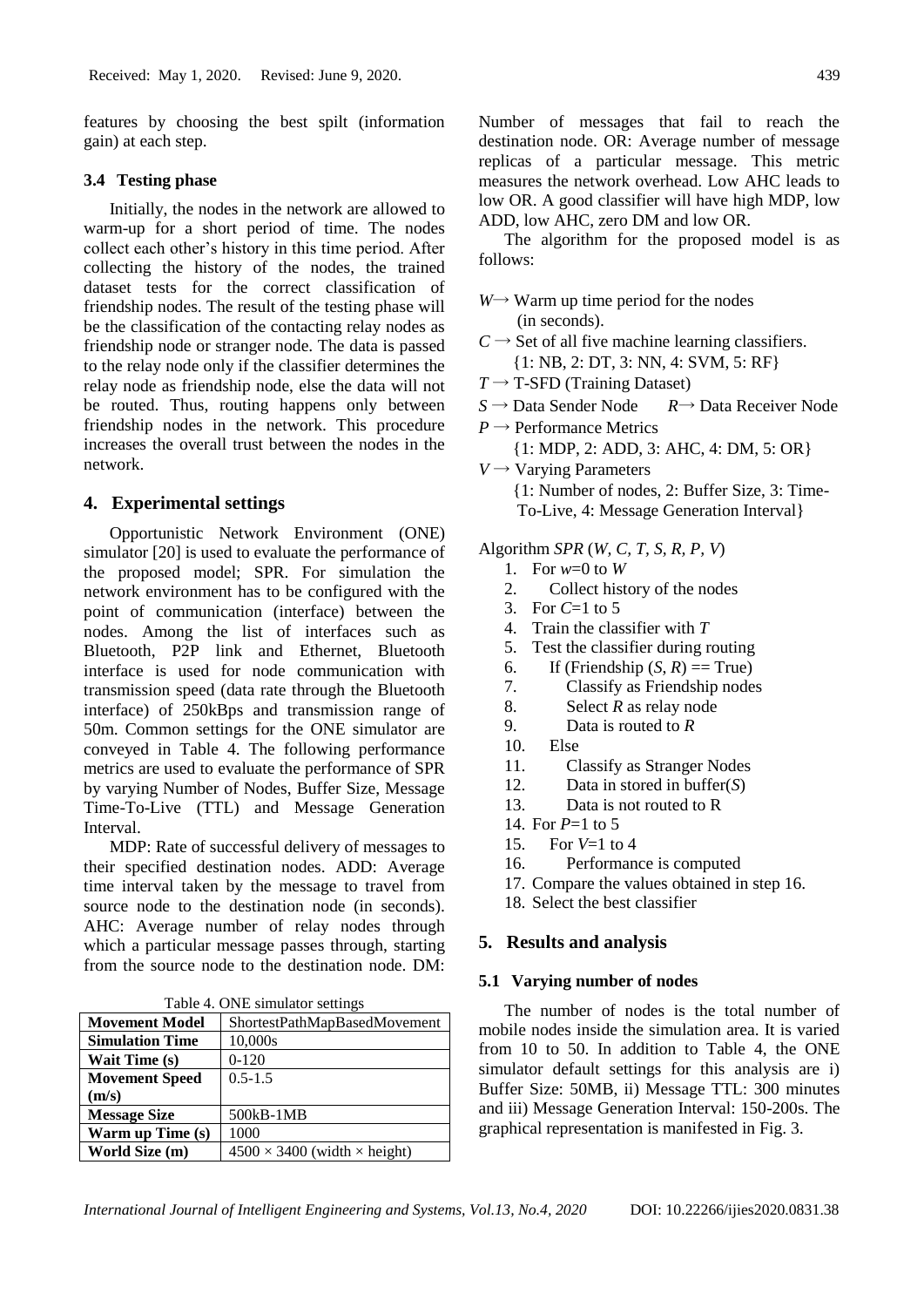

Figure. 3 Graphical representation of results obtained by varying number of nodes: (a) number of nodes vs MDP, (b) number of nodes vs ADD (in seconds), (c) number of nodes vs AHC, and (d) number of nodes vs OR

From Fig. 3. it is clear that as the number of nodes increases from 10 to 50, the MDP increases (Fig. 3(a)) (number of nodes  $\alpha$  MDP) and ADD decreases (Fig. 3(b)) (number of nodes  $\alpha$  1/ADD). AHC is directly proportional to the number of relay nodes, thus increase in AHC is due to the raise in relay nodes when there exist more nodes in the network (Fig. 3(c)). Similarly, increase in number of relay nodes results in proliferation of message



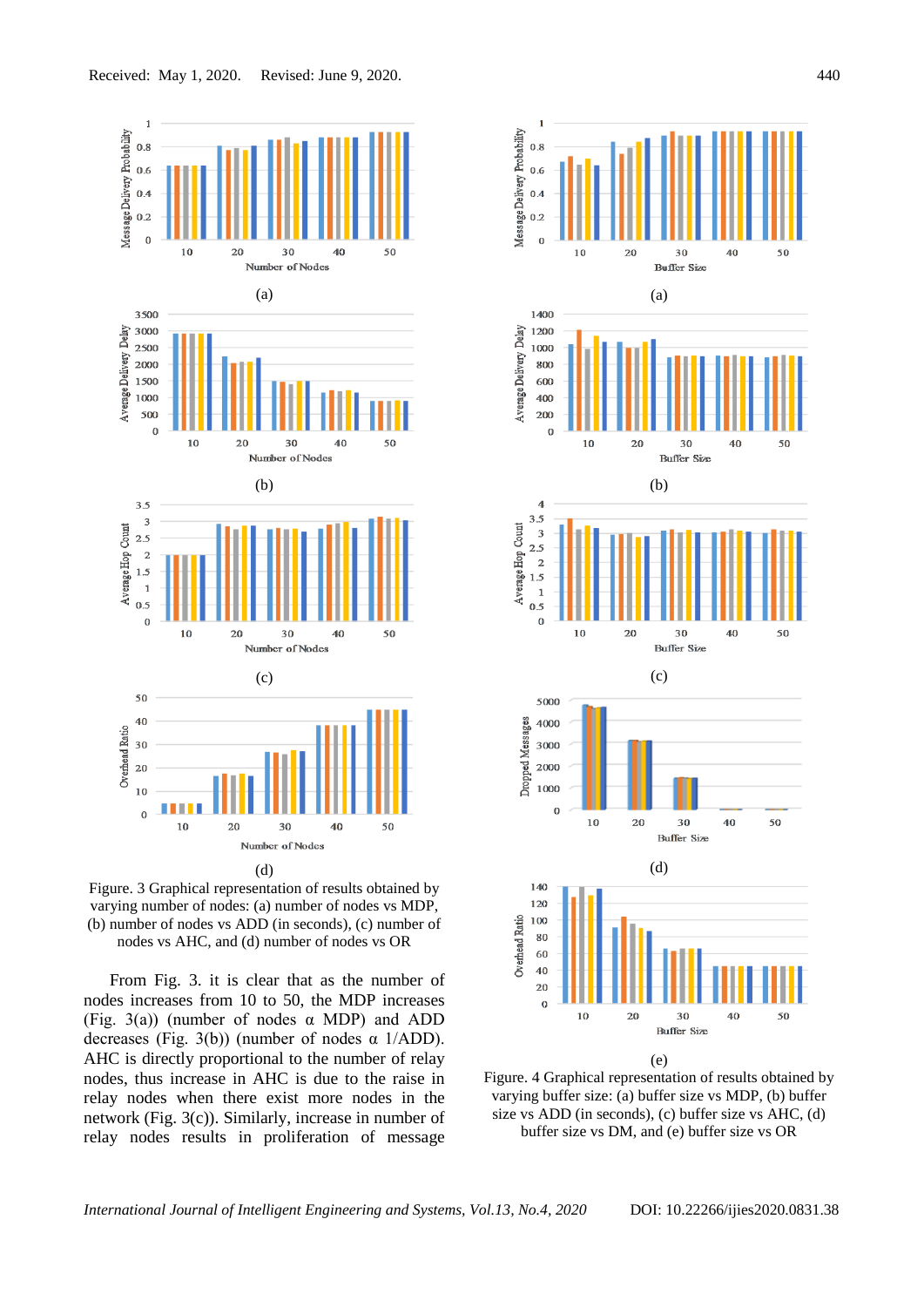replicas, which results in high network overhead (Fig. 3(d)). It is inferred that when there are more mobile nodes in OMSN, the network will have high MDP and low ADD while routing. A good routing method must exhibit high MDP and low ADD. The number of DM are maintained at zero. The optimal results are obtained when the number of nodes is high.

#### **5.2 Varying buffer size**

The buffer size is the capacity of a mobile node to store the messages received and forwarded. It is varied from 10 to 50MB. In addition to Table 4, the ONE simulator default settings for this analysis are i) Number of Nodes: 50, ii) Message TTL: 300 From Fig. 3. it is clear that as the number of nodes increases from 10 to 50, the MDP increases (Fig.  $3(a)$ ) (number of nodes  $\alpha$  MDP) and ADD decreases (Fig. 3(b)) (number of nodes  $\alpha$  1/ADD). AHC is directly proportional to the number of relay nodes, thus increase in AHC is due to the raise in relay nodes when there exist more nodes in the network (Fig. 3(c)). Similarly, increase in number of relay nodes results in proliferation of message replicas, which results in high network overhead (Fig. 3(d)). It is inferred that when there are more mobile nodes in OMSN, the network will have high MDP and low ADD while routing. A good routing method must exhibit high MDP and low ADD. The number of DM are maintained at zero. The optimal results are obtained when the number of nodes is high.

# **5.3 Varying buffer size**

The buffer size is the capacity of a mobile node to store the messages received and forwarded. It is varied from 10 to 50MB. In addition to Table 4, the ONE simulator default settings for this analysis are i) Number of Nodes: 50, ii) Message TTL: 300 minutes and iii) Message Generation Interval: 150- 200s. The graphical representation is manifested in Fig. 4.

From Fig. 4. it is clear that as the buffer size increases, MDP increases (Fig. 4(a)), because high capacity buffers can hold additional messages while routing. Increase in buffer size allot space for new messages without dropping the old ones. ADD and AHC decreases (Fig. 4(b) and 4(c) respectively), since messages reach their destination in less time and with fewer relay nodes. The count of dropped messages will be larger for smaller buffer size. As seen in Fig. 4(d) when the buffer size pass over 40MB, the number of DM prolong to Zero.

Fewer relay nodes result in low proliferation of message replicas which decreases OR (Fig. 4(e)).

The optimal results are obtained when the buffer size is high. Thus, it is inferred that a good routing method should have larger buffer capacity.

#### **5.4 Varying message Time-To-Live (TTL)**

The message TTL indicates the lifespan of a particular message. After this timespan the message is discarded. It is varied from 100 to 500 minutes. In addition to Table 4, the ONE simulator default settings for this analysis are i) Number of Nodes: 50, ii) Buffer Size: 50MB and iii) Message Generation Interval: 150-200s. The graphical representation is manifested in Fig. 5.

From Fig. 5. it is clear that as the message TTL is varied from 100 to 500 minutes, the MDP remains stable (Fig.  $5(a)$ ). This is because all the messages reach the destination within the first few minutes for this particular environmental setting. Longer lifespan of the messages is crucial in order to increase the MDP without the message being dropped out from the buffer. The stochastic nature of ADD values in Fig. 5(b) indicates that, the message TTL does not play a significant role in ADD. The message is transmitted to minimum number of relay nodes, when a message stays for longer time in a node's buffer. This leads to low AHC (Fig. 5(c)).

The number of DM is high for small message TTL, since all the messages are held in buffer for a short period of time. As in Fig. 5(d) when message TTL passes over 200 minutes, the number of DM prolong to zero. Lower AHC results in low rate of message replica, which decreases the OR (Fig. 5(e)). The optimal results are obtained when message TTL is high. It is inferred that, high message TTL contributes a good routing method with high MDP, low AHC, low DM and low OR.

### **5.5 Varying message generation interval**

The message generation interval is varied from 0-50s to 200-250s. A new message is created within this specified interval. In addition to Table 4, the ONE simulator default settings for this analysis are i) Number of Nodes: 50, ii) Message TTL: 300 minutes and iii) Buffer Size: 50MB. The graphical representation is manifested in Fig. 6.

From Fig. 6. it is clear that as the message generation interval increases, MDP first increases till  $150-200s$  and then decreases (Fig.  $6(a)$ ). If generation interval is too low then, more messages are created. The chances for some messages to be dropped is high which results in low MDP. If generation interval is too high then, less messages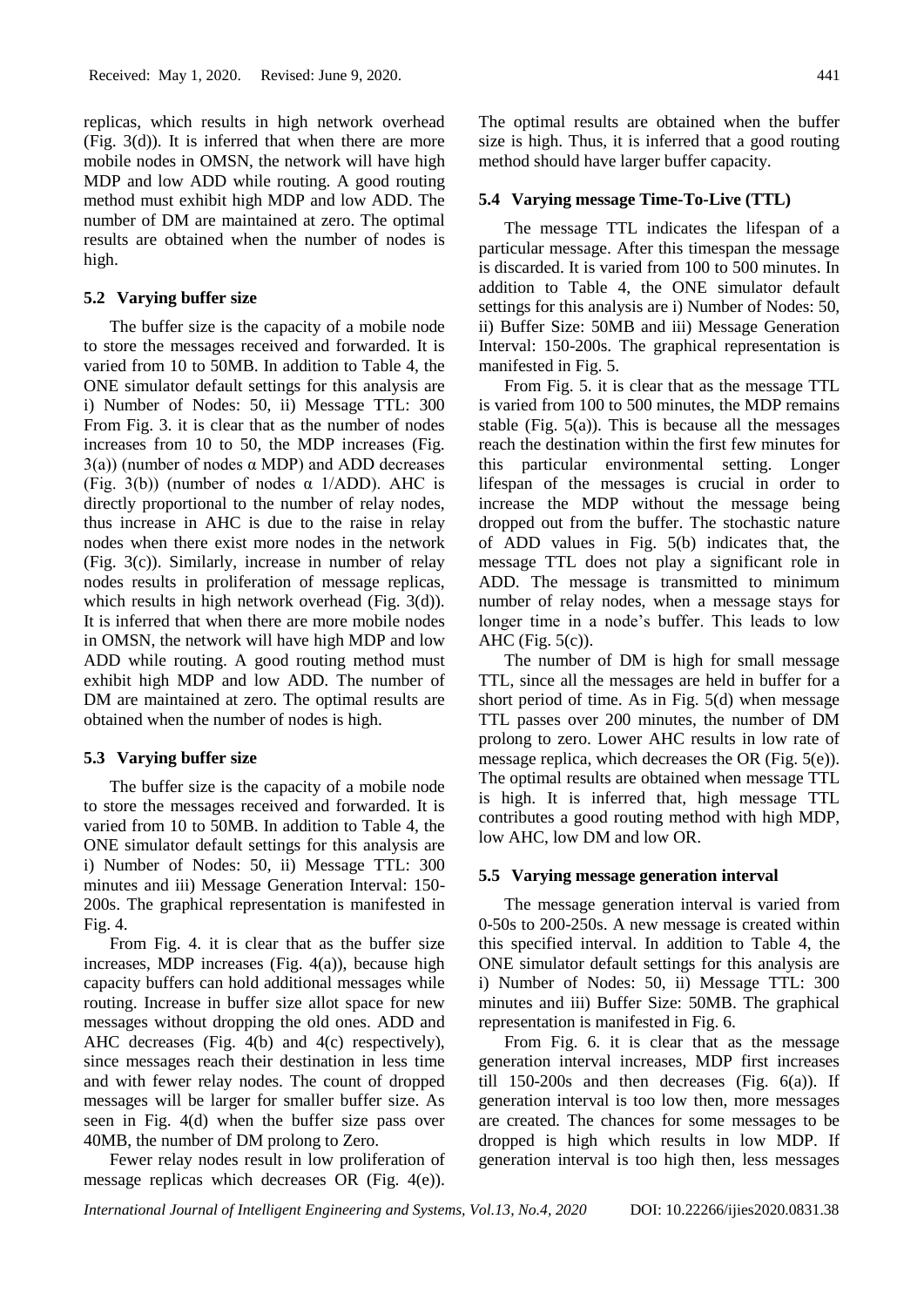





Figure 6. Graphical representation of results obtained by varying message generation interval: (a), message generation interval vs MDP, (b) message generation interval vs ADD (in seconds), (c) message generation interval vs AHC, (d) message generation interval vs DM, and (e) message generation interval vs OR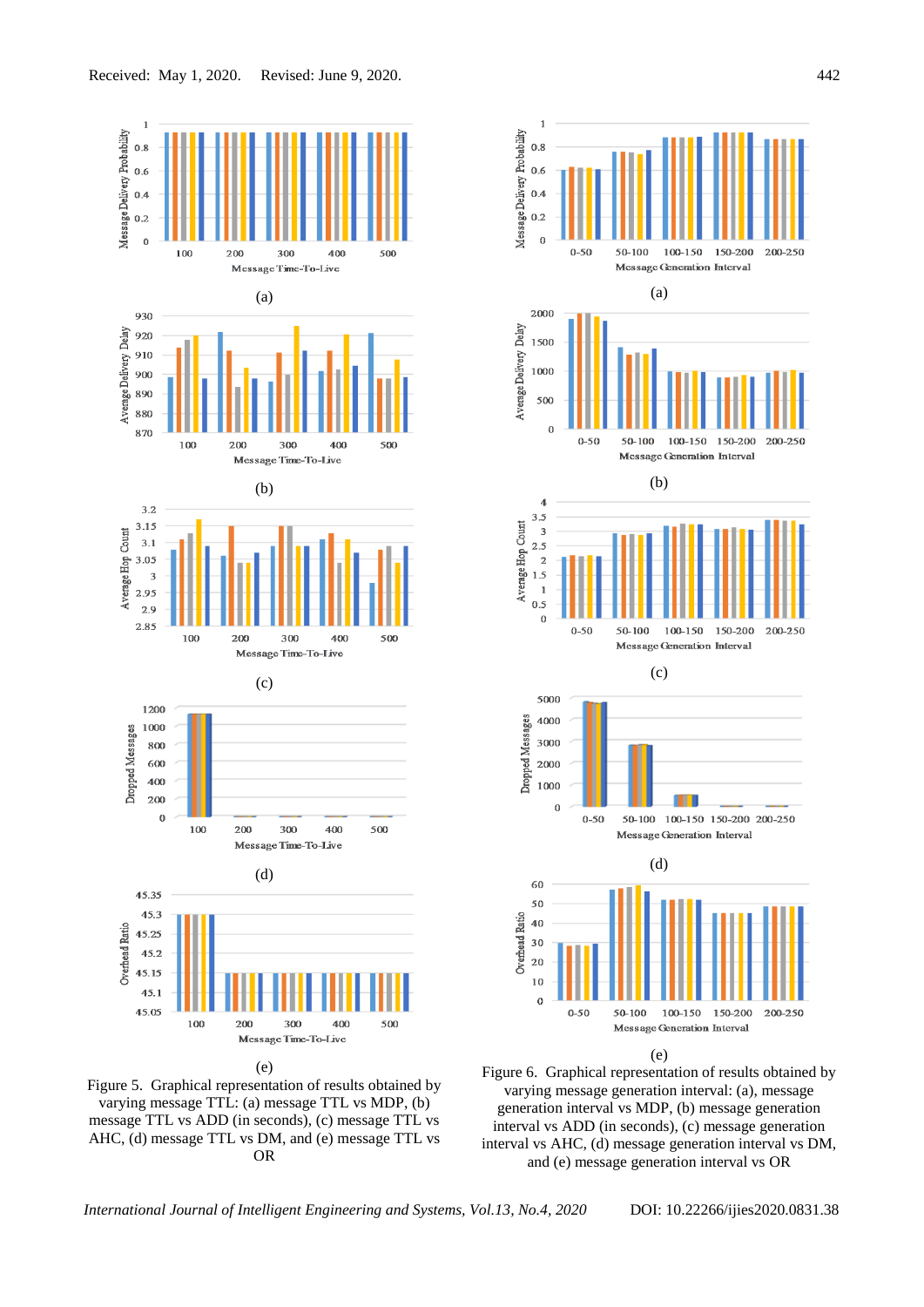are created. The chances for these messages to reach their destination nodes is low which results in low MDP. Whereas, ADD first decreases till 150-200s and then increases, as the message generation interval increases (Fig. 6(b)). When there more messages, all the messages cannot be transmitted to another node during the short contact period between two nodes. Similarly, when there are less messages, chances of meeting their suitable relay nodes will be low. Therefore, ADD will be high.

The stochastic nature of AHC values in Fig. 6(c) indicates that, the message generation interval does not play a significant role in AHC. Larger message generation interval leads to smaller number of messages to create which in turn decrease the number of DM. The DM count is high for small message generation interval and from interval 150- 200s the number of DM prolong to zero (Fig. 6(d)). More message generation leads to proliferation of message replicas which increases OR. Thus, as the message generation interval increases, OR also increases (Fig. 6(e)). It is inferred that, for a routing protocol with optimal results, the message generation interval should be neither too high nor too low.

**Overall Inference:** From Fig. 3-6 it is analyzed that, among the 5 classifiers (NB, DT, NN, SVM, RF), comparatively RF performs the best in terms of all the performance evaluation parameters. For example, when number of nodes is 50 and for the ONE simulator settings described in section 5.1. For all the 5 classifiers: MDP is 0.93, DM is 0 and OR is 45.15. ADD is 909.48s, 913.89s, 910.93s, 939.12s, 894.91s and AHC is 3.09, 3.16, 3.09, 3.11, 3.08 for NB, DT, NN, SVM, RF respectively. Similarly, it is identified that, RF performs better for all the other varying parameters.

### **5.6 Comparison with existing techniques**

Existing routing methods are divided into two categories: Non-ML techniques and ML techniques. From non-ML techniques, routing methods from each casting type is selected. Limited multicasting is more focused, since it overcomes the limitations of unicasting and unlimited multicasting. The controlling parameters are chosen to have social characteristics, due to the presence of social attributes, which increases trust between the nodes in the network. Furthermore, ML techniques improves the evaluation parameters of the routing method. Thus, many recent works focus on MLbased routing method.

SPR model without feature selection phase is denoted as SR (Socialized Routing). SR model is designed in-order to highlight the importance of feature selection phase. SPR is compared with other existing techniques and the results obtained are summarized in Table 5. The ONE simulator settings

| Category   | <b>Casting</b> | <b>Controlling</b> | <b>Routing</b>            | <b>MDP</b> | <b>ADD</b> | <b>AHC</b> | <b>DM</b>      | <b>OR</b> |
|------------|----------------|--------------------|---------------------------|------------|------------|------------|----------------|-----------|
|            | <b>Type</b>    | <b>Parameters</b>  | <b>Protocol</b>           |            |            |            |                |           |
|            | Unicasting     |                    | Direct Delivery [7]       | 0.44       | 2617.08    | 1.00       | $\Omega$       | 00.00     |
| Non-ML     | Unlimited      | None               | PRoPHET <sup>[8]</sup>    | 0.91       | 1387.85    | 2.62       | $\Omega$       | 37.69     |
| Techniques | Multicasting   |                    |                           |            |            |            |                |           |
|            |                | Non-Social         | Spray and Wait [9]        | 0.80       | 1455.68    | 2.22       | $\overline{0}$ | 05.59     |
|            | Limited        | Characteristics    | Supernode Routing [10]    | 0.73       | 2287.84    | 4.29       | $\Omega$       | 38.47     |
|            | Multicasting   | Social             | SCORP <sub>[3]</sub>      | 0.80       | 6688.25    | 2.34       | $\Omega$       | 00.25     |
|            |                | Characteristics    |                           |            |            |            |                |           |
|            |                |                    | SR_NB                     |            |            |            |                |           |
|            |                |                    | (ML technique utilized in | 0.93       | 1020.69    | 3.68       | $\Omega$       | 46.44     |
|            |                |                    | [5]                       |            |            |            |                |           |
|            |                |                    | SR DT                     |            |            |            |                |           |
|            |                | Social             | (ML technique utilized in | 0.91       | 1213.14    | 3.51       | $\Omega$       | 45.20     |
| ML         | Limited        | Characteristics    | [12]                      |            |            |            |                |           |
| Techniques | Multicasting   |                    | SR NN                     |            |            |            |                |           |
|            |                |                    | (ML Technique utilized    | 0.91       | 979.41     | 2.88       | $\mathbf{0}$   | 45.84     |
|            |                |                    | in $[12]$                 |            |            |            |                |           |
|            |                |                    | SR SVM                    | 0.88       | 1207.29    | 3.28       | $\Omega$       | 45.83     |
|            |                |                    | SR_RF                     | 0.93       | 895.93     | 3.11       | $\mathbf{0}$   | 45.16     |
|            |                | Significant        |                           |            |            |            |                |           |
|            |                | Social             | SPR_RF                    | 0.93       | 894.91     | 3.08       | $\bf{0}$       | 45.15     |
|            |                | Characteristics    |                           |            |            |            |                |           |

Table 5. Comparison with existing techniques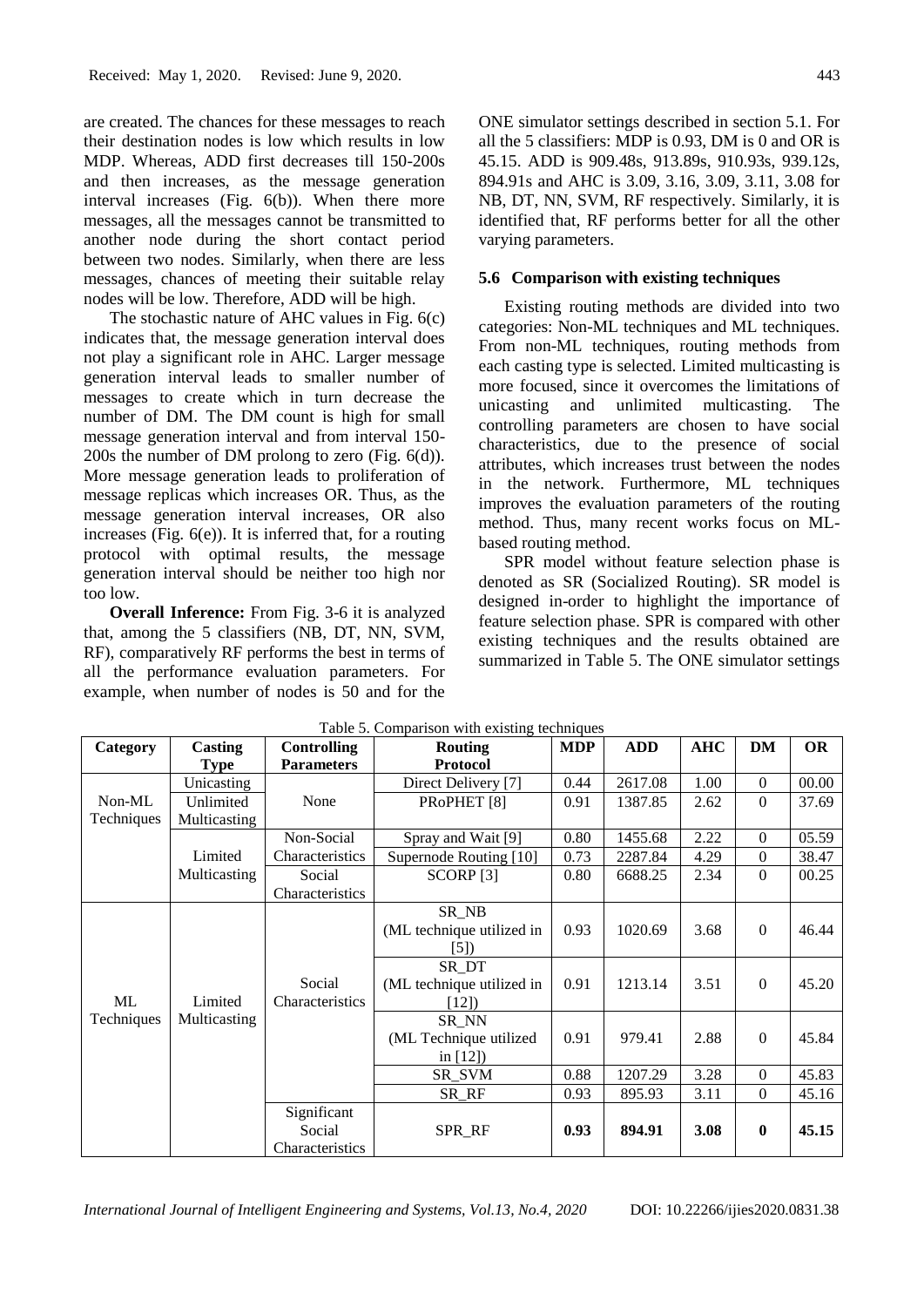are same as described in section 5.1. It is deduced that, among the different ML techniques (NB, DT, NN, SVM, RF), SR with RF (SR\_RF) performs better with 93% MDP, ADD 895.93s, AHC 3.11 and OR 45.16 maintaining zero DM. It is also deduced that SPR with RF (SPR\_RF) performs better compared to SR\_RF and all the other existing techniques. SPR\_RF compared to SR\_RF shows better results with 0.1% decrease in ADD, 0.96% decrease in AHC, and 0.02% decrease in OR, while maintaining the same MDP and DM. Decrease in AHC decreases the OR, which highlights the importance of significant feature selection phase.

### **6. Conclusion**

A socialized and efficient routing model in OMN known as Socialized Proficient Routing (SPR) is proposed in this paper. Based on the friendship between the mobile nodes, the nodes are classified into friendship and stranger nodes. Friendship nodes are selected as relay nodes for routing. Feature selection phase extracted significant features from the whole dataset and regenerated Significant Feature Dataset (SFD). The training phase trained the ML classifiers (NB, DT, NN, SVM and RF) with this SFD. The testing phase tested these classifiers with new upcoming instances that are created during routing. This is the stage where data nodes are accurately classified as friendship nodes. The performance metrics chosen for evaluating SPR are MDP, ADD, AHC, DM and OR. From the results and analysis, it is concluded that SPR\_RF outperforms the other classifiers with 93% MDP, 894.91s ADD, 3.08 AHC, 0 DM and 45.15 OR. SPR\_RF is also compared to SR\_RF for demonstrating the significance of feature selection stage. The results concluded SPR\_RF with 0.1% decrease in ADD, 0.96% decrease in AHC, and 0.02% decrease in OR, while maintaining the same MDP and DM, when compared to SR\_RF. The outcome delivered is an efficient routing model in OMN known as SPR\_RF using the best ML technique.

SPR works with Event Driven Simulation i.e. messages are created and routed by the ONE simulator. As future work, the performance can be evaluated by incorporating Trace Driven Simulation (TDS) in SPR. Deep learning techniques can be used rather than ML techniques in-order to train the classifiers precisely and check for the changes in performance metrics.

# **Conflicts of Interest**

The authors declare no conflict of interest.

#### **Author Contributions**

Conceptualization, methodology, software, validation, writing, original draft preparation, Vimitha Rajendran Vidhya Lakshmi; review and editing, supervision, project administration, Gireesh Kumar Thonnuthodi.

# **References**

- [1] K. Fall, "A Delay-tolerant Network Architecture for Challenged Internets", In: *Proc. of the 2003 Conference on Applications, Technologies, Architectures, and Protocols for Computer Communications*, pp. 27-34, 2003.
- [2] V. R. V. Lakshmi and K. T. Gireesh, "Mobile Social Networks: Architecture, Privacy, Security Issues and Solutions", *Journal of Communications*, Vol. 12, No. 9, pp. 524-531, 2017.
- [3] W. Moreira, P. Mendes, and S. Sargento, "Social-aware Opportunistic Routing Protocol based on User's Interactions and Interests", In: *Proc. of International Conference on Ad hoc Networks*, pp.100-115, 2013.
- [4] A. Socievole, E. Yoneki, F. D. Rango, and J. Crowcroft, "Ml-sor: Message Routing using Multi-layer Social Networks in Opportunistic Communications", *Computer Networks*, Vol. 81, pp. 201-219, 2015.
- [5] C. Souza, E. Mota, L. Galvao, P. Manzoni, J. C. Cano, and C. T. Calafate, "Fsf: Friendship and Selfishness Forwarding for Delay Tolerant Networks", In: *Proc. of 2016 IEEE Symposium on Computers and Communication,* pp. 1200- 1207, 2016.
- [6] V. R. V. Lakshmi and K. T. Gireesh, "Opportunistic Mobile Social Networks: Architecture, Privacy, Security Issues and Future Directions", *International Journal of Electrical and Computer Engineering*, Vol. 9, No. 2, pp. 1145-1152, 2019.
- [7] T. Spyropoulos, K. Psounis, and C. S. Raghavendra, "Single-copy Routing in Intermittently Connected Mobile Networks", In: *Proc. of 2004 First Annual IEEE Communications Society Conference on Sensor and Ad Hoc Communications and Networks,* pp. 235-244, 2004.
- [8] A. Lindgren, A. Doria, and O. Schelen, "Probabilistic Routing in Intermittently Connected Networks", *Service Assurance with Partial and Intermittent Resources*, pp.239-254, 2004.
- [9] T. Spyropoulos, K. Psounis, and C. S. Raghavendra, "Spray and Wait: An Efficient